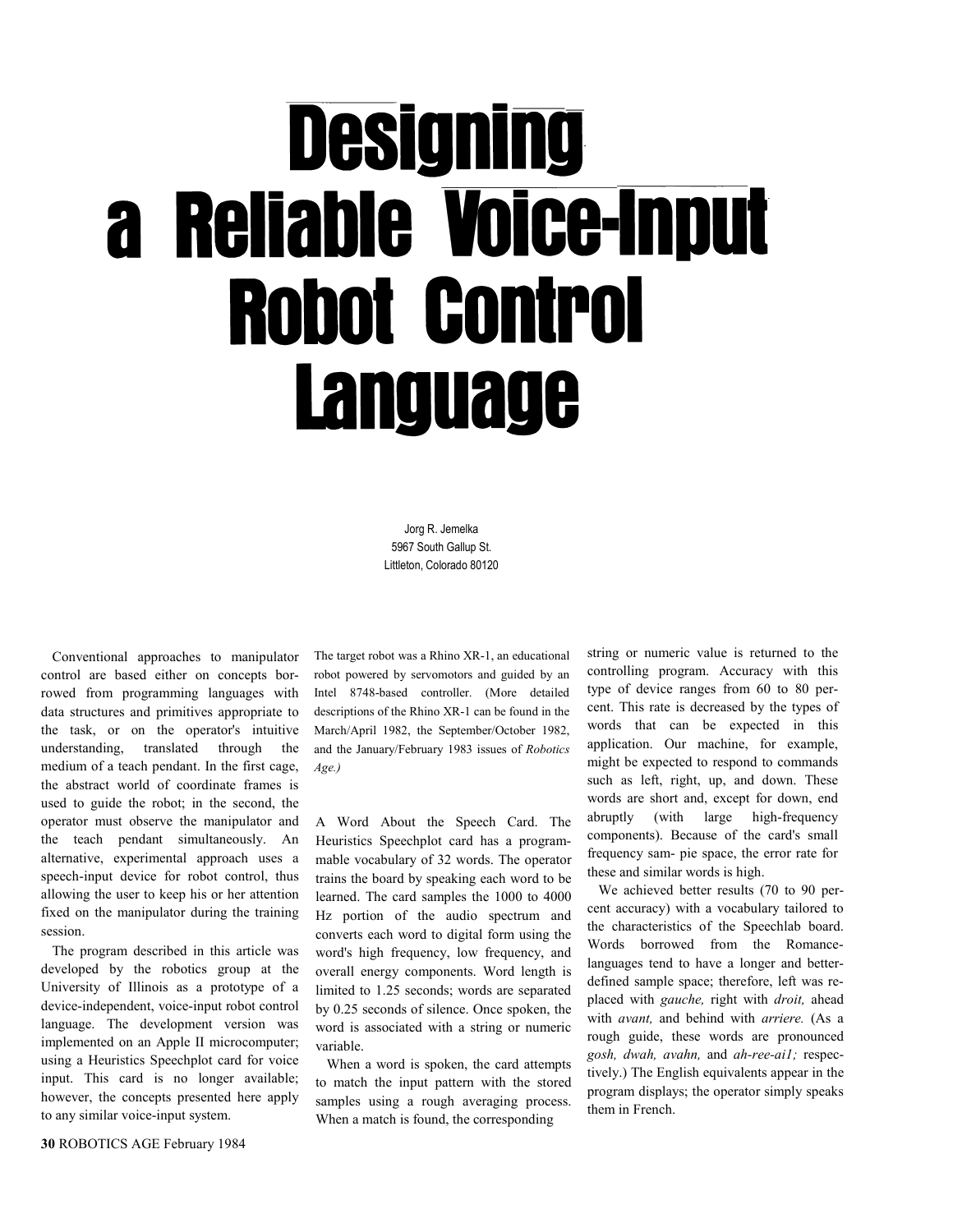Designing the Command Set. We designed commands that rotate, raise, and lower the end effector; and permit opening and closing the fingers. We also included commands to move the robot from one position to the next. They are RIGHT, LEFT, HIGHER, LOWER, AHEAD, and BEHIND. Their effects, illustrated in figure 1, are as follows:

.RIGHT and LEFT move the base as you would expect

.HIGHER moves the shoulder toward the rear of the robot, keeping the shoulder - elbow angle constant.

.LOWER moves the shoulder forward while retaining the shoulder-elbow angle

.AHEAD moves the shoulder to the front and increases the shoulder-elbow angle

.BEHIND moves the shoulder to the ,rear and reduces the shoulder-elbow angle.

Because of the input device's low reliability, we developed a control strategy where the number of the robot's commands is limited, depending on the context, or mode, that is set. The CHANGE command alters the mode and, therefore, the currently recognized command set.

We partitioned the robot into two coordinate frames, designated ALL and HAND. The ALL coordinate frame consists of the principal axes-the base, elbow, and shoulder; the HAND frame deals with the end effector only-rotating it, and opening and closing the fingers. The commands RIGHT and LEFT result in different actions, depending on which mode is set The AHEAD command is not recognized in the HAND mode, and the OPEN and CLOSE commands are invalid in the ALL mode.

Three additional commands are valid after the CHANGE command. The ENTER command permits the entry of a move, the RUN command executes a move sequence, and the HOME command returns the robot to its starting configuration and automatically constitutes an additional move. Before the RUN or HOME command is executed, the operator must verify his or her request by typing Y and pressing the return key.

Language Summary. The control structure of this language operates on the principle of partitioning the recognized commands for the three available modes, thus decreasing the margin for error. Each mode has a limited number of options within it and, if an illegal request for a given mode is returned by the speech card, the input is



LEFT ALL

## Legal commands and their effects in the ALL mode

RIGHT -moves base to the right

LEFT -moves base to the left

HIGHER -moves shoulder toward rear; maintains shoulder-elbow angle LOWER moves shoulder forward; maintains shoulder-elbow angle AHEAD -moves shoulder toward front; increases shoulder-elbow angle BI;:HIND -moves shoulder to rear; decreases shoulder-elbow angle

## Legal commands and their effects in the HAND mode RIGHT -rotates

hand clockwise LEFT -rotates hand counterclockwise OPEN -opens fingers on hand CLOSE -'- closes fingers on hand HIGHER -raises hand LOWER -lowers hand

Legal commands and their effects in the CHANGE mode ALL -switches to the ALL coordinate frame HAND -switches to the HAND coordinate frame ENTER -permits the entry of a move RUN -executes the move sequence stored in memory HOME -returns the robot to its starting configuration

Table I. A summary of the robotcontrol language command words. Note that the RIGHT, LEFT, HIGHER, and LOWER commands have different effects, depending on the mode that the system is in.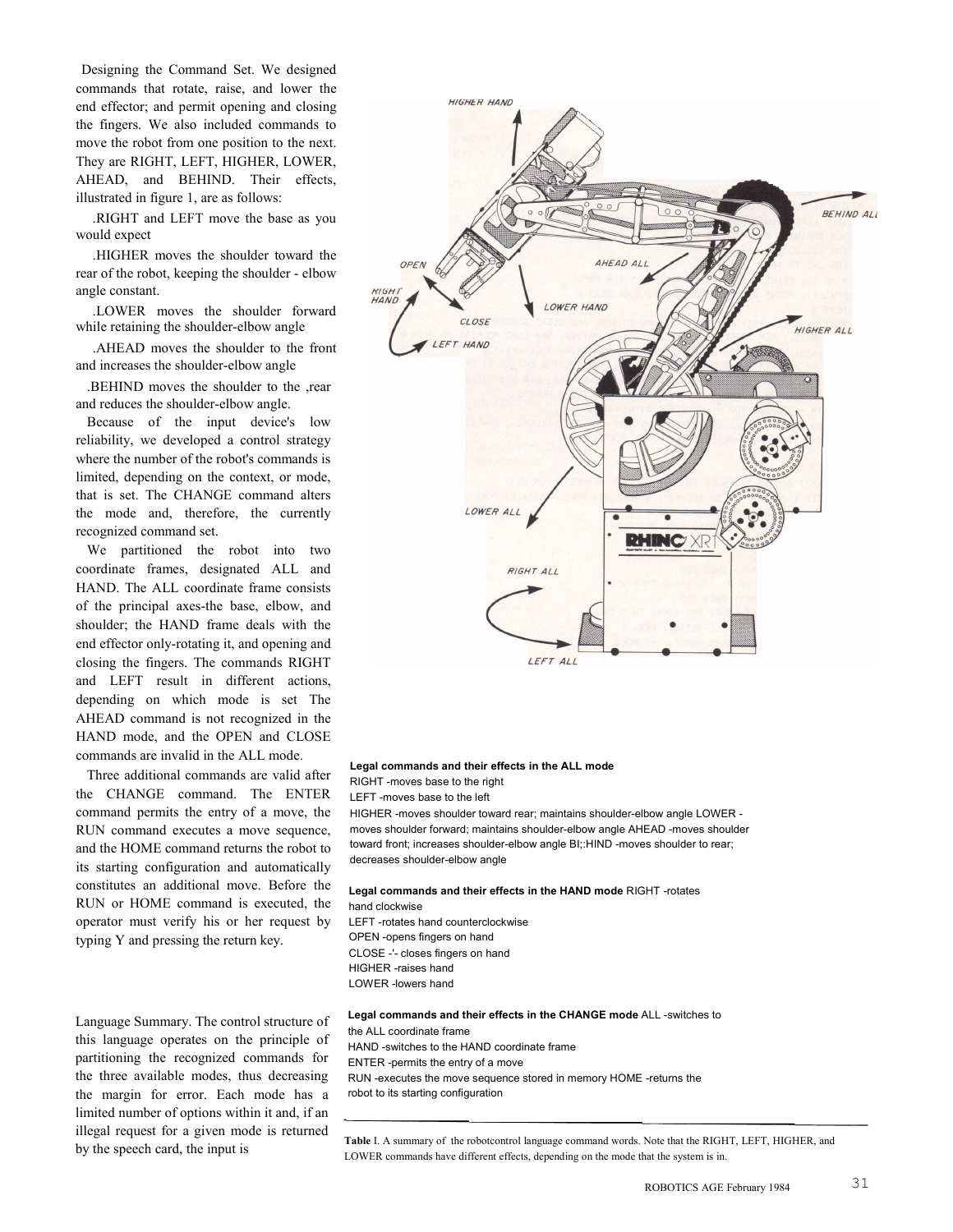12 PRINT "" ;"BLOAD RESET ,A\$9200" 13 PRINT "";"BLOAD ALLMOS ,A\$9000" 14 REM LOAD ASSEMBLY LANGUAGE DRIVERS 15 REM HIMEM = -32513 20 PR#SLOT: PRINT: PR#O 16 REM INIT VOICE BOARD 25 CALL -936 : REM CLEAR SCREEN 30 DIM I\$(90) : DIM Q\$(5) 35 1\$=" LEFT RIGHTHIGHER LOWER AHEADBEHIND (PEN CLOSE HOME CHANGE ALL HAND RUN ENTER " 36 REM TRAINING EPISODE BEGINS 40 FOR I=1 TO 2 50 FOR J=1 TO 14 60 V TAB 10: PRINT "SAY" ; I\$( J\*6-5,J\*6) ;" FOR ME" 70 PR#SLOT: PRINT J: PR#O: F~ K=1 TO 300: NEXT K 90 NEXT J 100 NEXT I: CALL -936: REM END TRAINING EPISODE AND CLEAR SCREEN 105 SI=-28672 : REM ADDRESS OF 'ALLMOS' RHINO DRIVER; SB= LOAD ADDRESS OF SIGN BYTE 110 SB=SI+301:HB=SB+8:LB=HB+8:CT=0:P= ASC("+")-128:M= ASC("-")-128 115 REM HB= HI BYTE LOC FOR DRIVER, LB = LO BYTE LOC FOR DRIVER (1 OF 8) 120 DIM TP(8): DIM TM(8):BU=-32512:BH=BU+768:BL=BH+768: DIM T(8):SF=BU:HF=8H:LF=BL:CNT=BL+767 125 REM TP=ST~AGE OF POS STEPS IN CURRENT MOVE FOR 8 MOTORS 126 REM TM = STORAGE FOR MINUS STEPS WITHIN MOVE 127 REM BU = SIGN GLOBAL BUFFER (\$8000) ;BH = HI BYTE GLOBAL; BH= LO 130 FOR 1=0 TO 8:TM(I)=0:TP(I)=0:T(I)=0: NEXT I 150 MD=l 155 REM INIT ARRAYS,SET MODE TO 'ALL', CHECK KEYPRESS FOR EXIT 190 X= PEEK (-16384): IF X= ASC("X") THEN 6050: POKE -16384,0: POKE -16384+16,0 195 GOSUB 3000 : REM GET CO~AND INPUT 196 REM PROCESS VALUE RETURNED (SEE WRITEUP) 200 IF A=10 THEN 4000 210 IF A=9 THEN 1100 220 IF (MD=I) AND (A<7) THEN 290 230 IF MD=2 THEN IF (A>2) AND (A<5) THEN 280 250 IF (MD=2) AND (A<3) THEN 285 260 IF (MD=2) THEN IF (A>6) AND (A<9) THEN 290 265 FOR 1=1 To 10:X= PEEK (-16336): NEXT I 270. GOTO 190: REM NO VALID INPUT, GET ~E 280 A=A+7: GOT0290 285 A=A+I1 290 REM SET UP RETURNED VALUE ACCORD I NG TO MODE AND JUMP TO APPROPR I ATE ROUT I NE 295 GOTO (A+2)\*100 300 FOR 1=0 TO 7: POKE SB+I,P: POKE HB+I,o: POKE LB+I,o: NEXT I: POKE LB+2,(5\*16):TP(2)=TP(2)+50: CALL -28672: OOT0190 400 FOR 1=0 TO 7: POKE SB+I,P: POKE HB+I,O: POKE LB+I,o: NEXT I: POKE SB+2,M: POKE LB+2,BO:TM(2)=TM(2)-50: CALL -28672: OOTO 190 450 REM 300= 'LEFT' (MOVE BASE +50) ; 400= 'RIGHT' (MOVE BASE -50) 500 FOR I=0 TO 7: POKE SB+I,P: POKE HB+I,o: POKE LB+I,O: NEXT I: POKE SB+3,M: POKE LB+3,80:TM(3)=TM(3)-50: 550 POKE SB+4,P: POKE LB+4,80:TP(4)=TP(4)+50: CALL -28671: OOTO 190 575 REM 400 TO 450 = 'HIGHER' I. E. SHOULDER GETS +50, ELBOW GETS -50 STEPS 600 FOR I=0 TO 7: POKE SB+I,P: POKE HB+I,O: POKE LB+I,O: NEXT 1: POKE SB+3,P: POKE LB+3,80:TP(3)=TP(3)+50 650 POKE SB+4,M: POKE LB+4,80:TM(4)=TM(4)-50: CALL -26671: OOTO 190 675 REM 600 To 650 = lLOWER', SHOULDER GETS -50; ELBOW GETS +50 STEPS 700 FOR I=0 To 7: POKE SB+I,P: POKE HB+I,O: POKE LB+I,o: NEXT I: POKE SB+3,P: POKE LB+3,80:TP(3)=TP(3)+50 750 POKE SB+4,P: POKE LB+4,80:TP(4)=TP(4)+50: CALL -28671: OOTO 190 775 REM 'AHEAD' SHOULEDR GETS +50, ELBOW GETS +50 STEPS 800 FOR I=0 To 7: POKE SB+I,P: POKE HB+I,O: POKE LB+I,O: NEXT 1: POKE SB+3,M: POKE LB+3,80:TM(3)=TM(3)-50 850 POKE SB+4,M: POKE LB+4,80:TM(4)=TM(4)-50: CALL -28671: OOTO 190 875 REM 'BEHIND' SHOULDER AND ELBOW GET -50 STEPS, UPDATE TM ARRAYS 900 FOR I=0 TO 7: POKE SB+I,P: POKE HB+I,O: POKE LB+I,O: NEXT 1: POKE SB+7,M: POKE LB+7,80:TM(7)=TM(7)-50: CALL -28672: OOTO 190 925 REM 'OPEN' FINGERS 1000 FOR I=0 TO 7: POKE SB+I,P: POKE HB+I,O: POKE LB+I,O: NEXT I: POKE SB+7,P: POKE LB+7,80:TP(7)=TP(7)+50: CALL -28672: OOTO 190 1050 REM 'CLOSE' FINGERS 1100 V TAB 20: TAB 1: PRINT "HOME1 ";: INPUT Q\$: IF Q\$="" THEN 1150: IF Q\$(1,1)I"Y" THEN 1150 1105 REM KEYBOARD VERIFICATION FOR 'HOME' 1110 FOR I=0 TO 7: POKE BU+(CT\*8)+I, ASC("\*")-128: POKE BH+(CT\*8)+1,0: POKE BL+(CT\*8)+1,0:CT=CT+1 1115 SF=SF+8:HF=HF+8:LF=LF+8: POKE CNT,CT 1120 CALL -28160 1150 V TAB 20: TAB I: PRINT " 1190 OOTO 190 1195 REM END OF 'HOME' ROUTINE 1200 SN=P:TP(5)=TP(5)+50 1225 REM HAND 'HIGHER' ROUTINE, VALID ONLY IN MODE 2 1250 FOR I=0 TO 7: POKE SB+I,P: POKE HB+I,o: POKE LB+I,O: NEXT I: POKE SB+5,SN: POKE LB+5,80: CALL -28672: OOTO 190 1300 SN=M:TM(5)=TM(5)-50: GOTO 1250

10 POKE 74,124: POKE 204,124: POKE 75,21: POKE 205,21:SLOT=4

11 REM SET LOMEM TO 5500